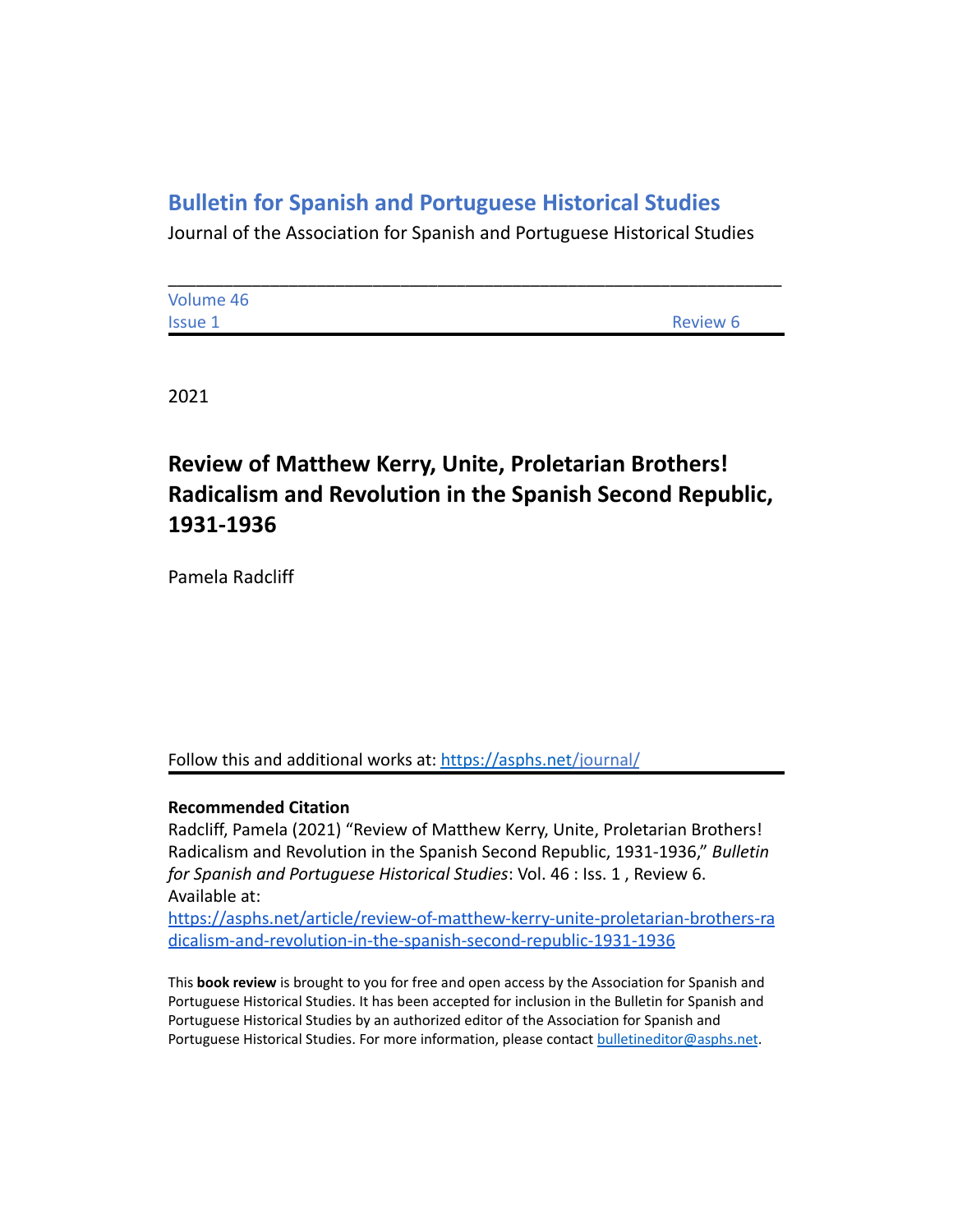### **Kerry, Matthew,** *Unite, Proletarian Brothers! Radicalism and Revolution in the Spanish Second Republic, 1931-1936.* **RHS New Historical Perspectives Series. London: University of London Press, 2020. pp. 249.**

*Unite Proletarian Brothers* represents a new generation of labor history that revisits familiar topics with fresh frameworks and insights. In this case, the book re-examines the origins and consequences of the October 1934 insurrection in Asturias, one of the most important labor uprisings in Europe since the Paris Commune. The event was the subject of a classic study, *The Road to Revolution in Spain: the Coal Miners of Asturias, 1860-1914,* published in 1987 by Adrian Shubert, who served as the external examiner for Kerry's doctoral thesis. In addition, the October 1934 insurrection remains a touchstone in the polarized debates about responsibility for the Civil War. In the right-wing master narrative, October 1934 was the beginning of a slide into chaos and disorder, propelled by the left's abandonment of democracy. For the left-wing historical narrative, October 1934 was a response to the rightward tilt of the Republic in the context of fascist victories in Germany and Austria. Kerry aims to transcend this left/right blame binary and delve into what he calls the relational dynamic of politics at the local level in the coalfield communities. In charting the "how" and "why" of this dynamic process of radicalization after the establishment of the Second Republic in April 1931, Kerry also diverges from the classic labor history approach of Shubert's book, which focused on the long term process of class formation and trade unionism, in the mode of classic "red city" and mining community local studies.

Instead, Kerry analyzes the roots of radicalization in the shifting everyday politics of defending and defining local communities, which include trade unions and political parties but also municipal city councils, parishes, informal neighborhood groups, and individuals. The basic unit of the community is defined as an "imagined collective group" whose boundaries are linked with a geographical space but are fluid and contested (13). Likewise, Kerry emphasizes radicalization as a process of growing militancy and confrontation as opposed to a fixed radical position or ideology. One of the ongoing themes of the book is how the perceived need for a more confrontational stance was usually justified in the name of the protagonists' version of the local community. At the same time, the book situates the local story in the national and international context of interwar politics, with references to parallel local studies of radicalization in other European countries from the post-WWI period to the early 1930s. Following a trend of much of the recent Spanish historiography on the 1920s-30s, the book puts the Spanish case squarely into a comparative framework that identifies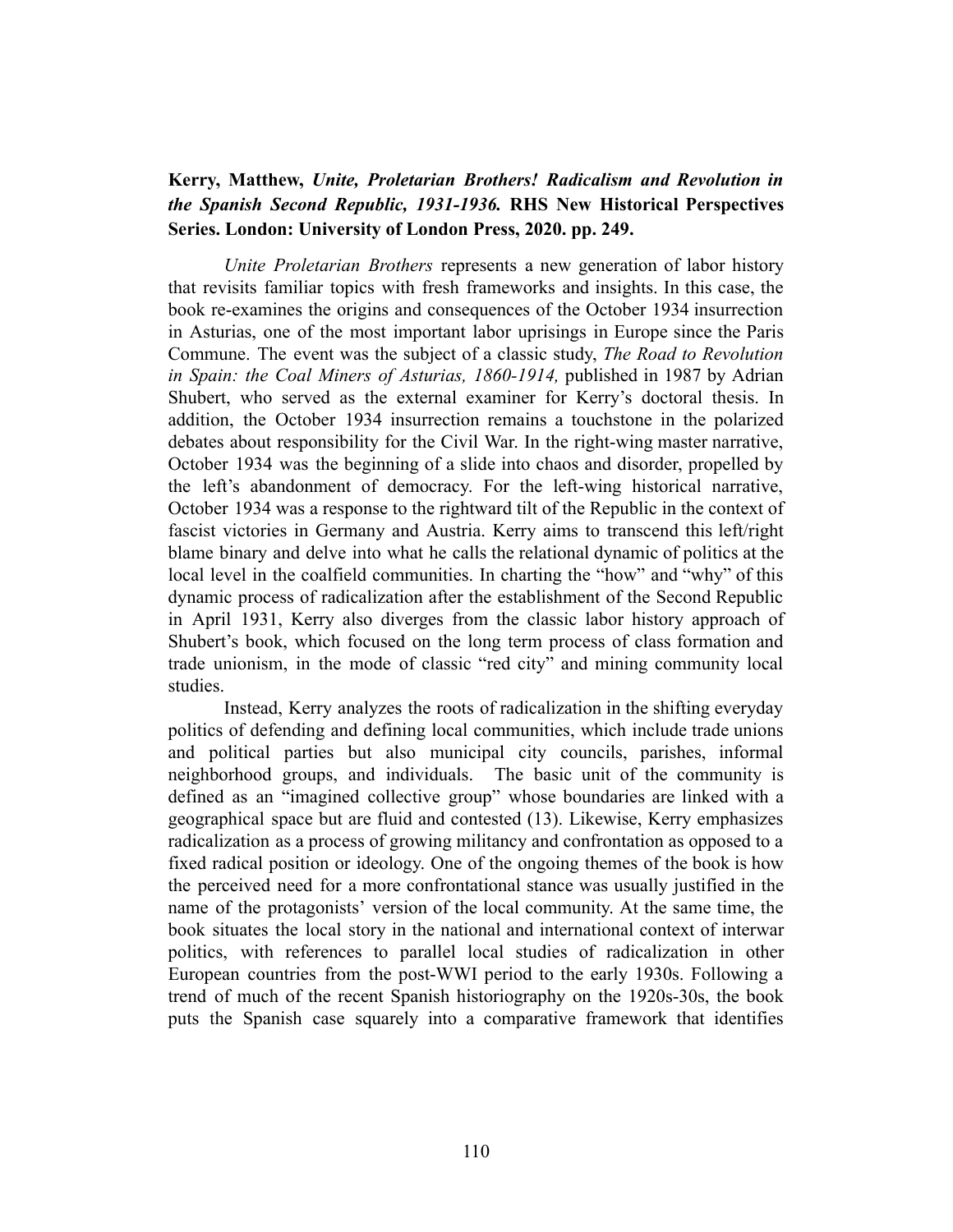common themes as well as distinctions, in contrast to older narratives that framed the Civil War as a culmination of uniquely Spanish domestic tensions.

Within this local and comparative framework, the first two chapters establish the parameters of heterogeneous mining communities and their initial engagement with the new democratic Republic. Chapter 1 provides an overview of the complex political map of the mining communities before 1931, divided by ideological rivalries but also sharing common spaces from bars to Catholic schools. There was a dominant left wing culture based on class and anti-clericalism, but also a minority Catholic and conservative community vision. Chapter 2 provides a bottom up portrait of how the Republic was actively constructed out of the specific configuration of local political culture in the coalfield towns. Petitions to city governments, meetings of city councils, labor strikes and rent disputes are all mined to articulate the range of expectations, demands, and desires that people hoped the Republic would address. Framed as a point of departure, the chapter asserts that the language and practices of this initial period are defined by a moderate political style, which then sets the stage for explaining the shift to radicalism over the following years.

The third and fourth chapters unpack the key factors of anticlericalism, economic crisis, the fear of fascism, and the politics of policing that drove radicalization in the coalfields from 1932 to 1934. In illustration of Kerry's relational approach, he analyzes how Catholics and anti-clericals responded to perceived provocations in an escalating process that made religion a key feature of grassroots radicalization. On the one hand, anti-clericalism increasingly became a marker of left-wing authenticity in the struggle within the left, while on the other hand the defense of crucifixes in classrooms became a symbol for the revival of right-wing politics. Rather than take the religious cleavage as a structural given, as many studies have, Kerry argues for an evolutionary dynamic that emerged from everyday community practices and struggles.

Similarly, in analyzing how "fascism" came to embody the threat of a right-wing takeover of the Republic after the November 1933 election, Kerry focuses on how and why the concept came to carry such symbolic weight in the left-wing political culture of the coalfields. Finally, the discussion of police tactics provides a compelling complement to recent studies on the problematic role of the militarized police in delegitimizing the democratic Republic. While there have been analyses of specific events, like the Casas Viejas debacle, chapter 4 makes the case for an unfolding dynamic between a more aggressive everyday police strategy, which included random street frisking of workers for arms and more security forces at strikes, and a growing left-wing narrative of a persecutory state which in turn reinforced the fear of fascism.